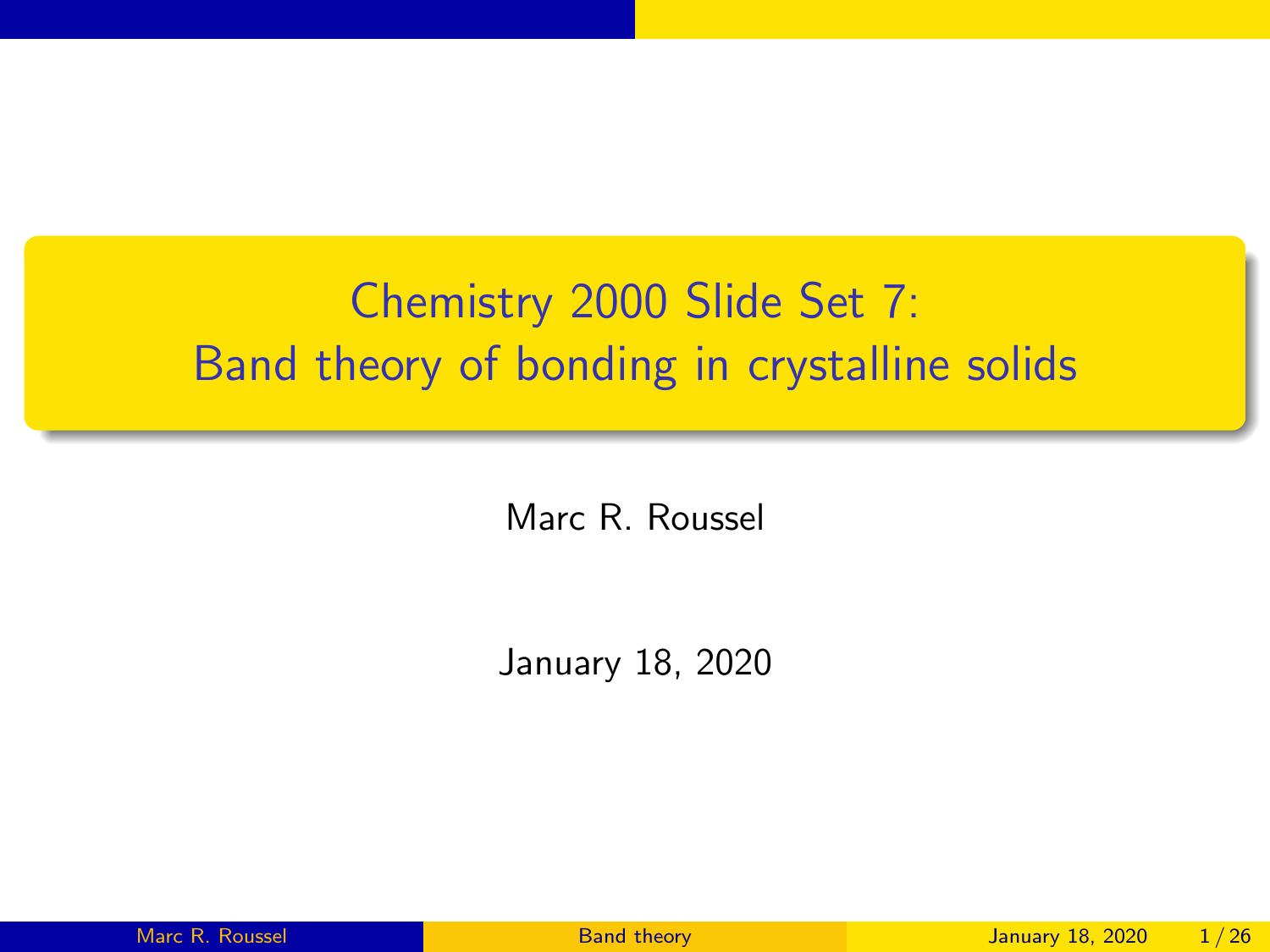#### <span id="page-1-0"></span>The free electron model of metals

- Distinguishing properties of metals:
	- High electrical and thermal conductivity
	- Reflective across a wide range of wavelengths (including optical)
	- **•** Ductile and malleable
- One early and surprisingly successful model of metals is the free electron model which assumes that the valence electrons are free to travel throughout the metal.
- Another way to think about it is that the lattice sites are occupied by cations. The valence electrons roam the rest of the space.
- Because the cationic cores are small, we typically treat the metal as an empty box containing electrons, i.e. ignore the cations completely.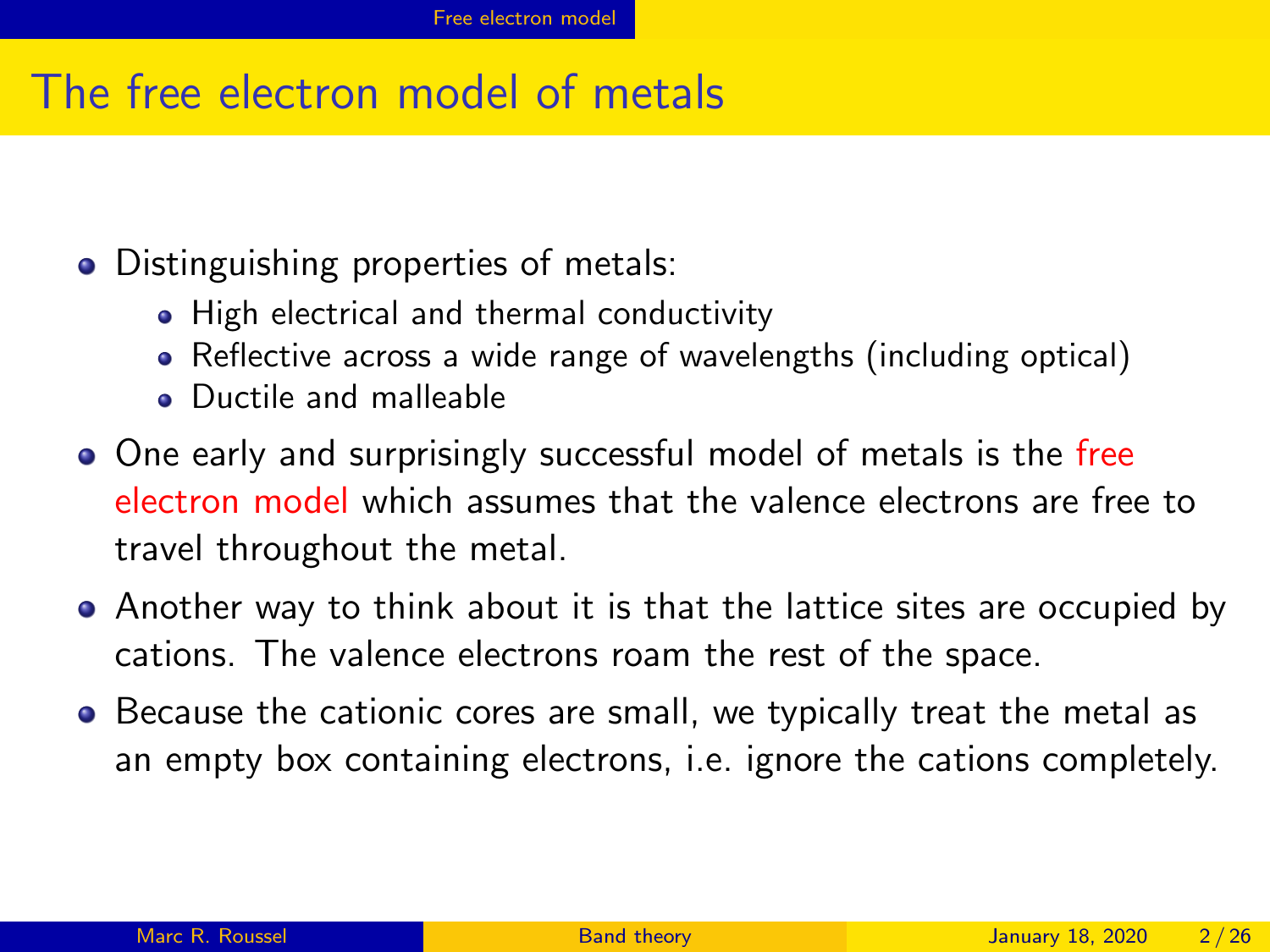#### Properties explained by the free electron model

High electrical conductivity: Current is carried by the mobile electrons.

High thermal conductivity: Heat can also be carried (in the form of kinetic energy) by the mobile electrons.

Optical properties: Electrons can have a wide range of energies and so can absorb and re-emit at a variety of wavelengths, which makes metals reflective.

Ductility and malleability: Moving atoms relative to each other still leaves each atom surrounded by a sea of electrons, so there is little difference in energy on deformation.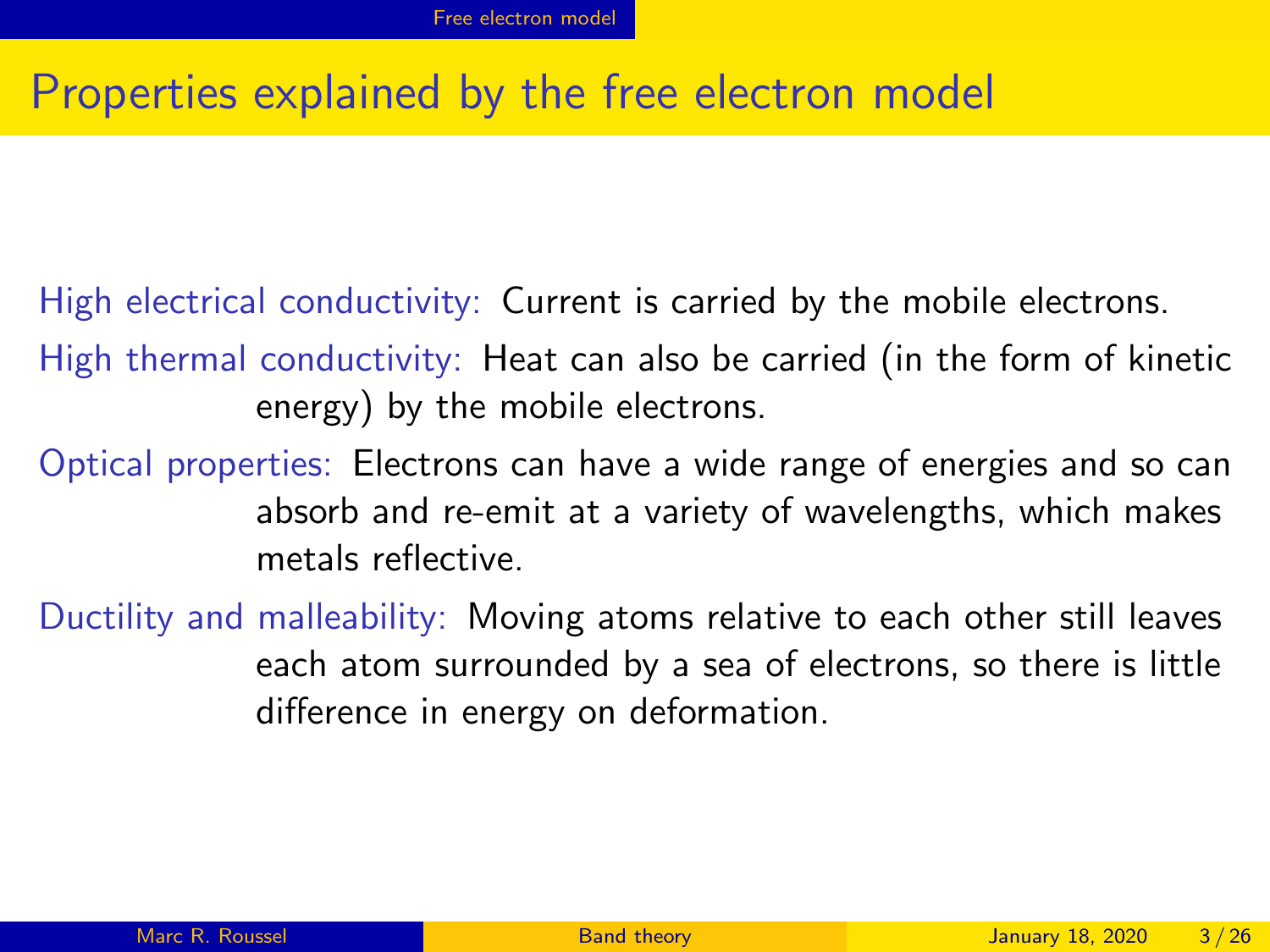## <span id="page-3-0"></span>The language of solid-state physics

MO theory and solid-state physics describe the same things using different terminology.

**o** Translation table:

| MO theory         | Solid-state physics |
|-------------------|---------------------|
| Molecular orbital | (Electronic) state  |
| HOMO              | Fermi level         |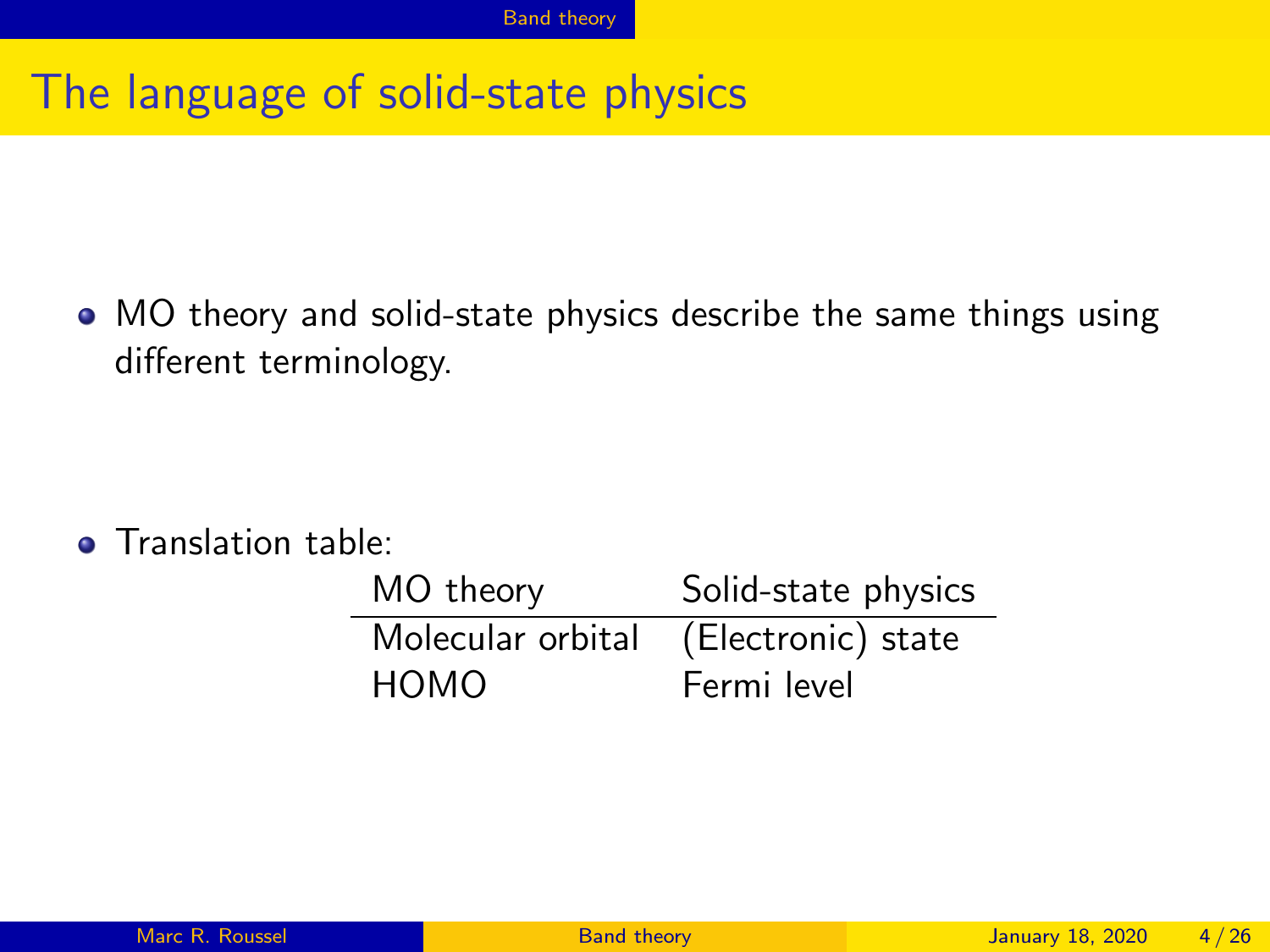# LCAO treatment of crystalline solids

- We can treat bonding in crystalline solids using ideas from LCAO-MO theory.
- $\bullet$  If we combine N atomic orbitals, we get N states.
- $\bullet$  For real crystals, N is very large so there is a huge number of states.
- As we go up in energy, the states have more and more nodes.
- Each state differs from adjacent states only by a little bit of bonding character, so the energies of adjacent states are very nearly the same.
- Because of this and of the large number of states, the allowed energies effectively form a continuum called a band.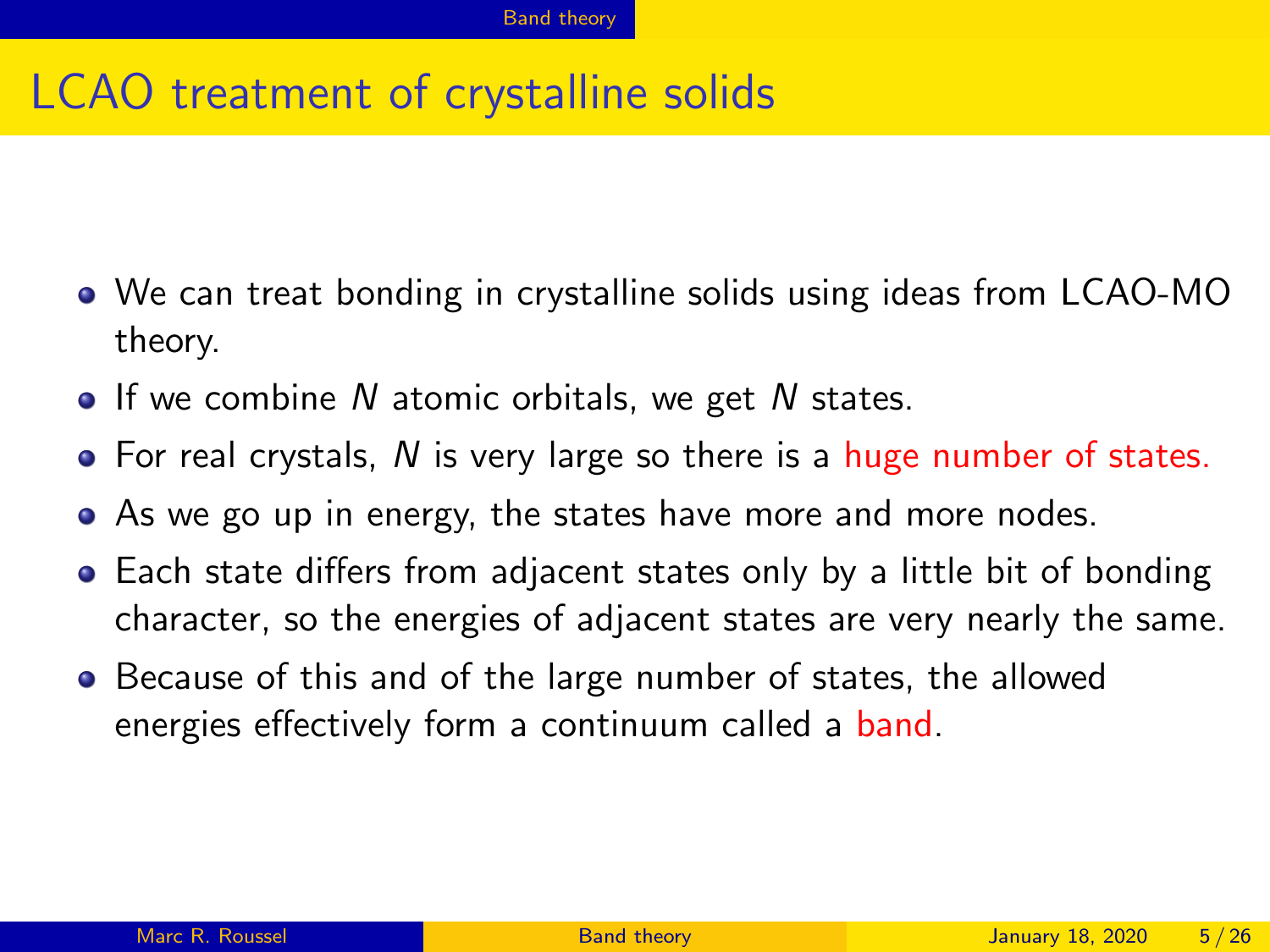#### Examples of states in a one-dimensional s band

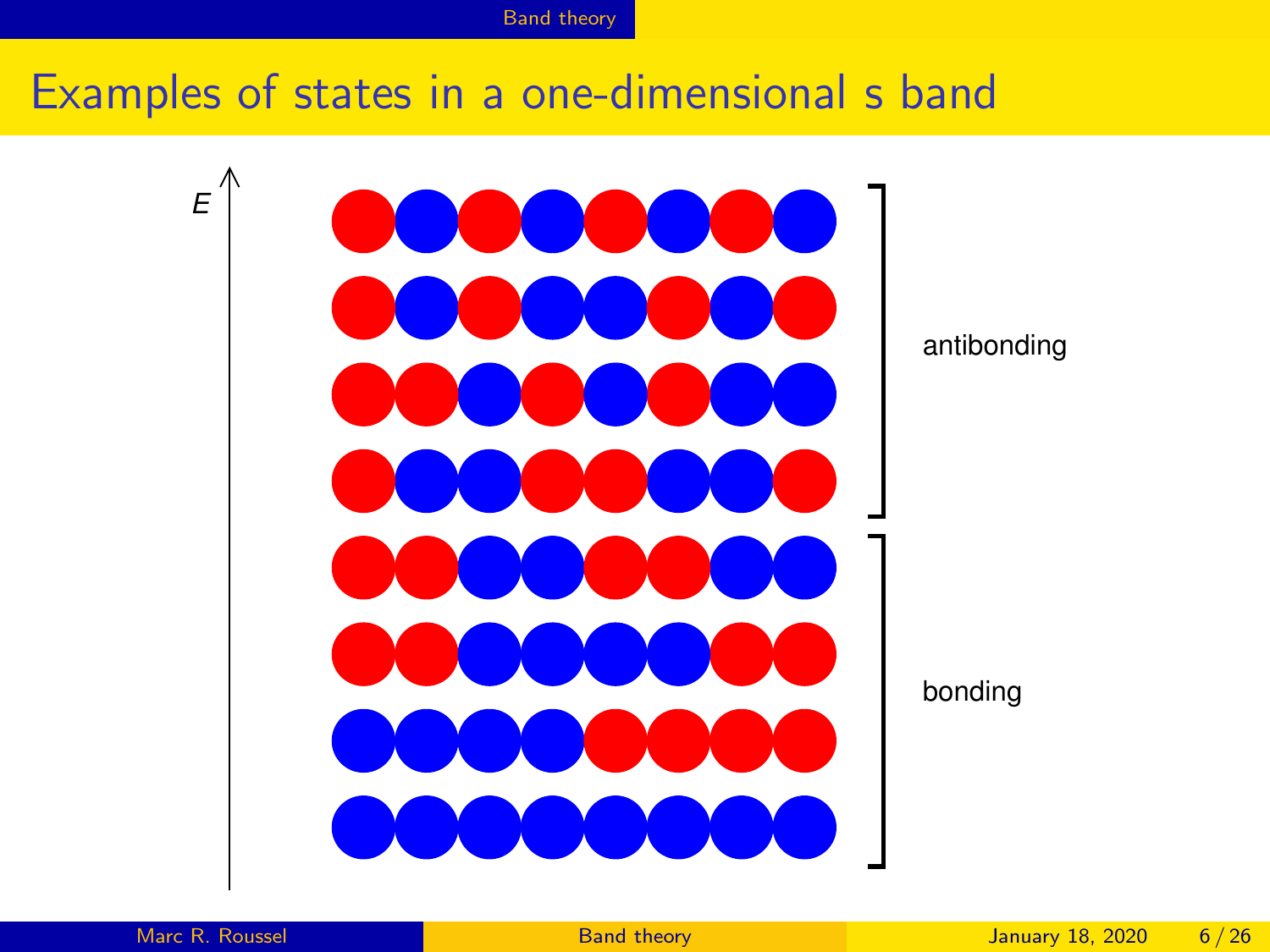#### Occupied and unoccupied states in a band

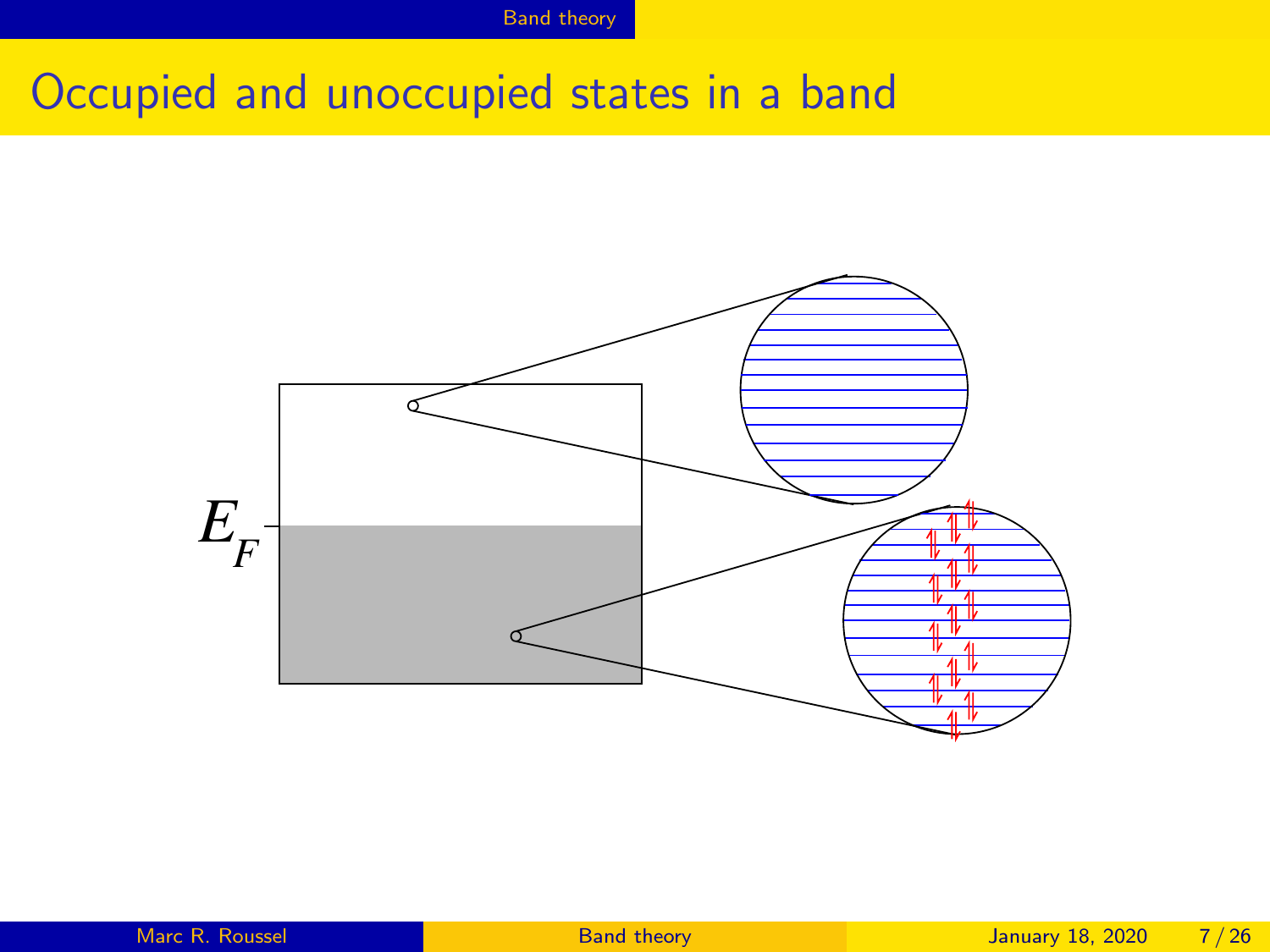#### Quantum mechanics of conduction

- In one formulation of quantum mechanics, we describe how the electrons are distributed in momentum space.
- The momentum and energy of an electron are connected. For example, in a free electron model,  $E=K=p^2/2m$ .
- The Fermi level in momentum space is denoted  $p_F$ .
- In the ground state, for each occupied momentum  $p$ , momentum  $-p$ is also occupied.

On average, the electrons have no momentum, so no current flows.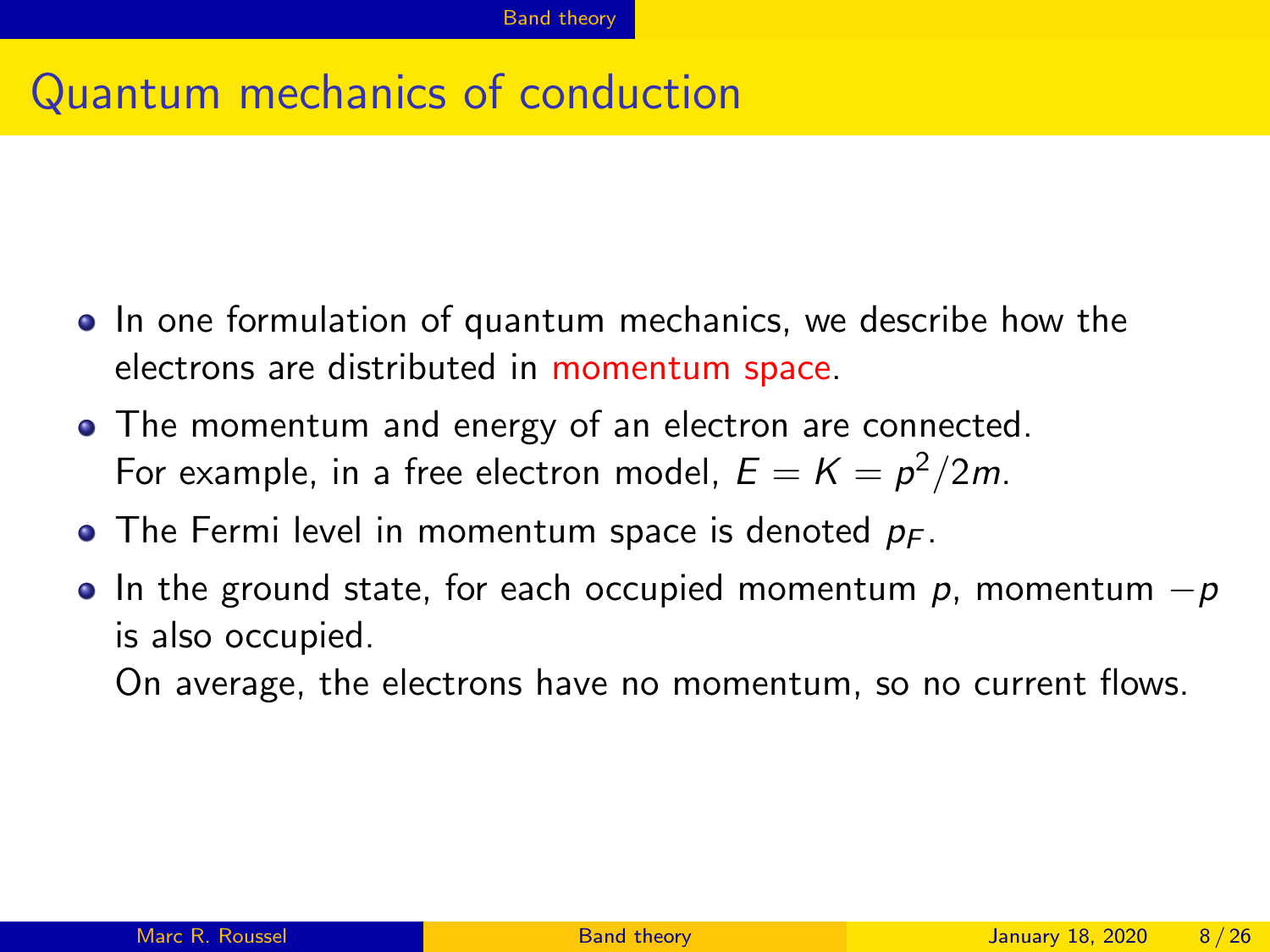#### Quantum mechanics of conduction (continued)

• In order for conduction to occur from left to right (say), we have to shift the electron distribution so that there are more electrons with positive momentum than negative.

This requires that we take some electrons from the most negative values of  $p$  occupied in the ground state and shift them to positive values of p above  $p_F$ .



• In terms of energy, this means that we have to shift some electrons to energies above the Fermi level.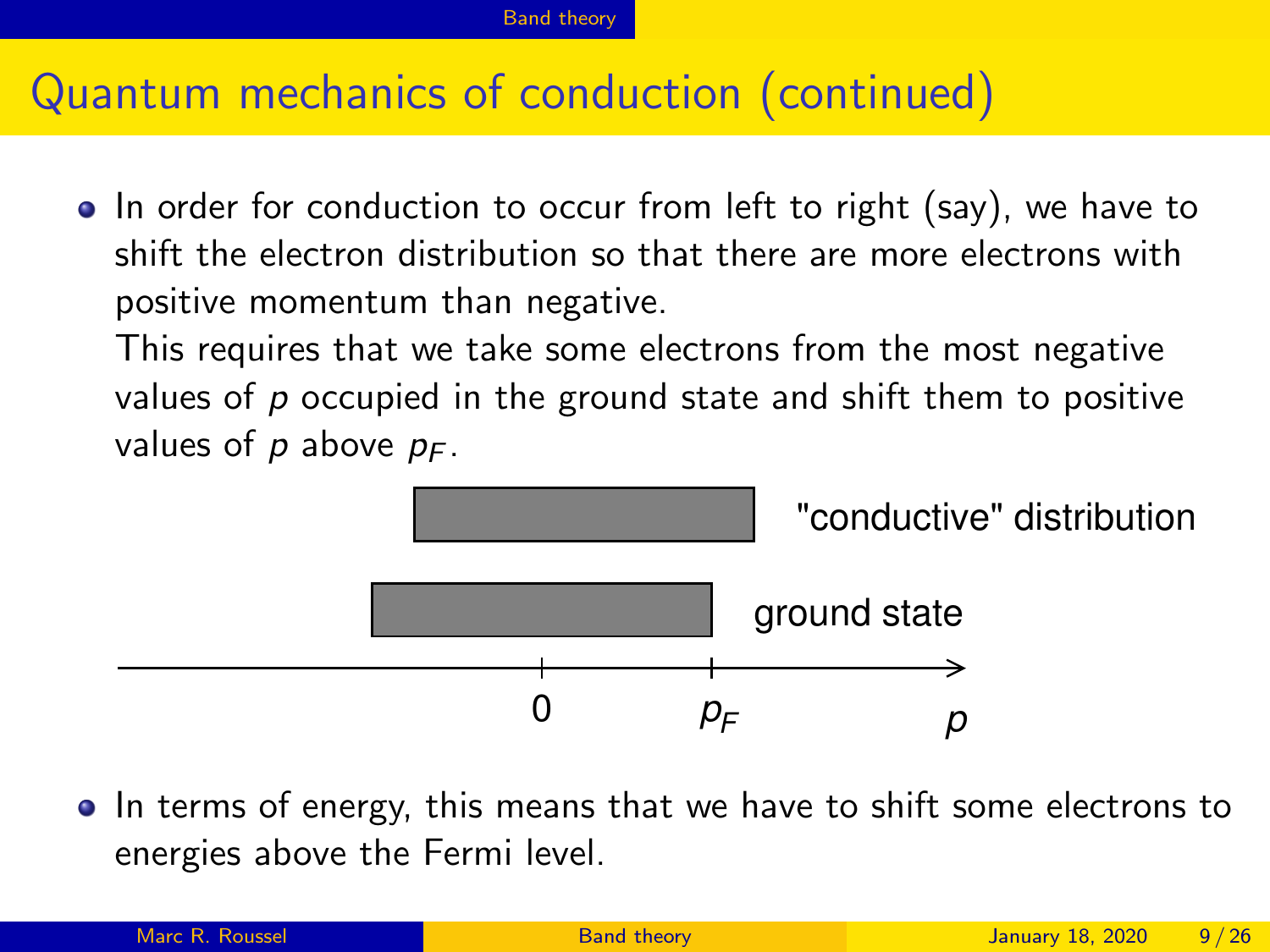#### Quantum mechanics of conduction (continued)

- To shift electrons above the Fermi level, there have to be available states near this level ("near" in the sense of the energy difference not being too much larger than  $k_B T$ ).
- If there are states very near the Fermi level, the material will have metallic conductivity.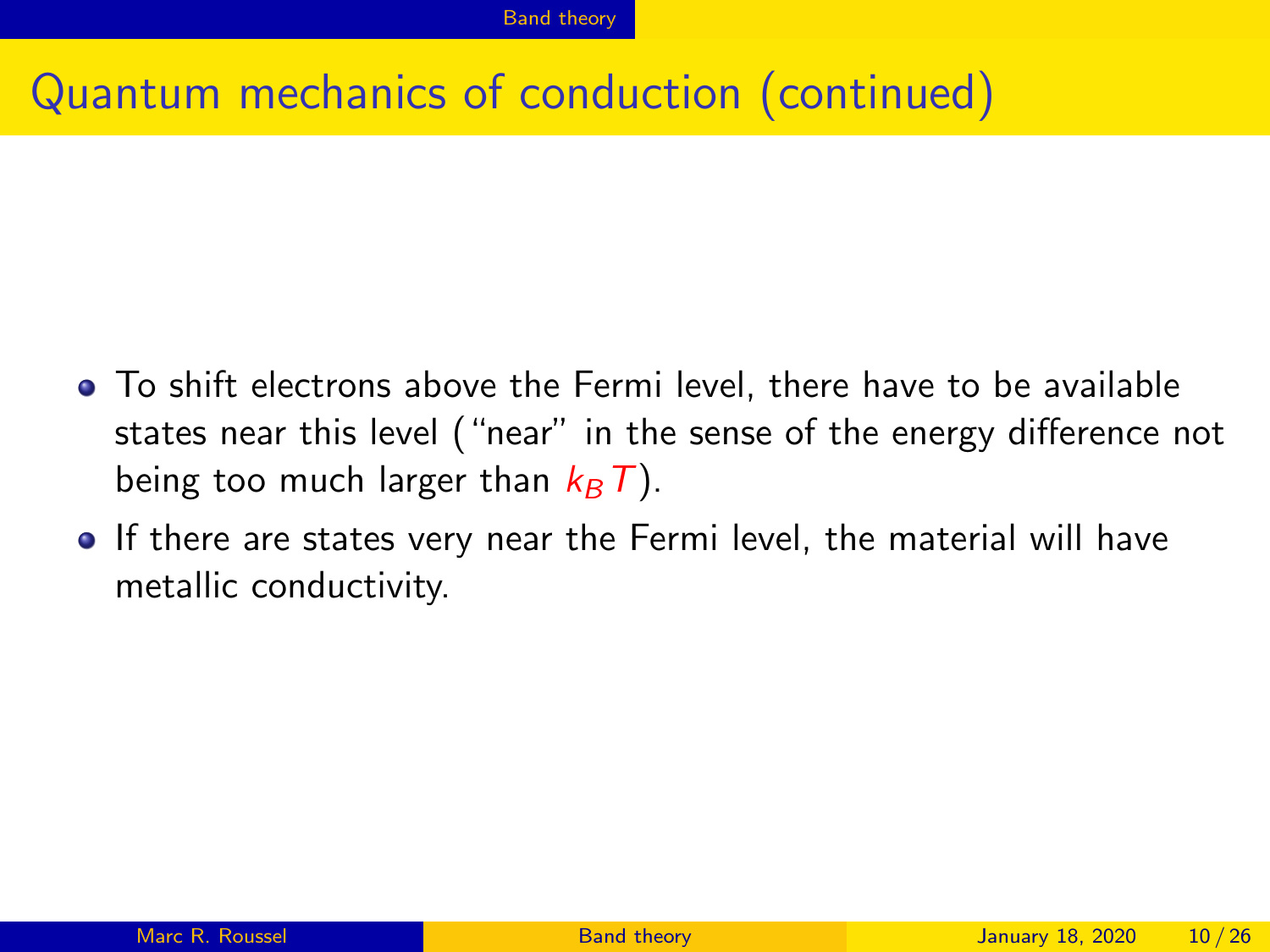### Band structure of sodium



- Note that the 3s (valence) band is half-filled.
	- $\bullet$  We have N electrons to place in N 3s states, but each state can hold 2 electrons.
- Lots of states near the Fermi level ∴ sodium is a conductor.
- As with MOs, the core bands are always filled and do not participate in conduction, so from now on we can ignore them.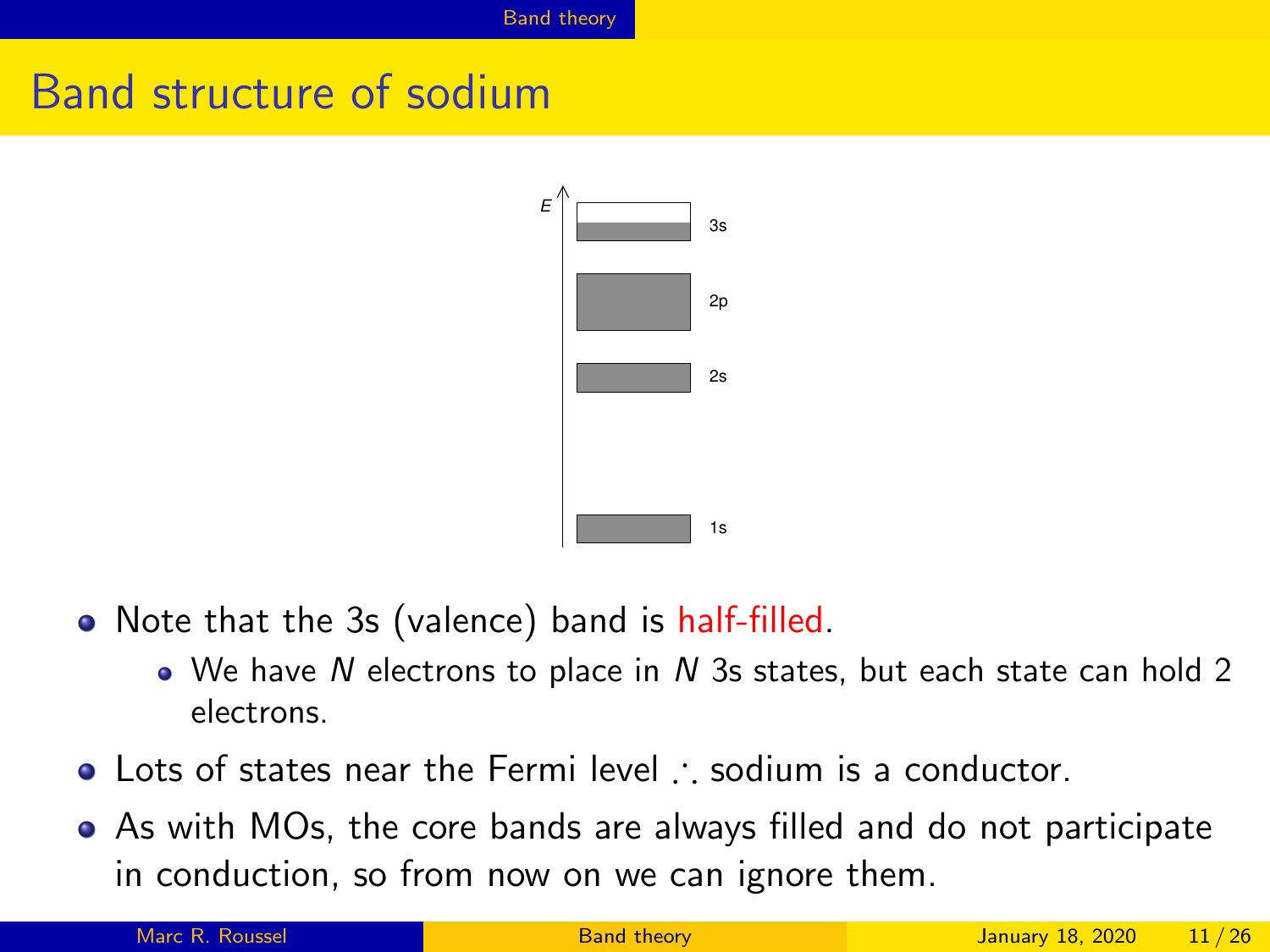# Band structure of beryllium



- The 2s band is completely filled, but it overlaps the 2p band.
- Again, lots of states near the Fermi level
	- ∴ beryllium is a conductor.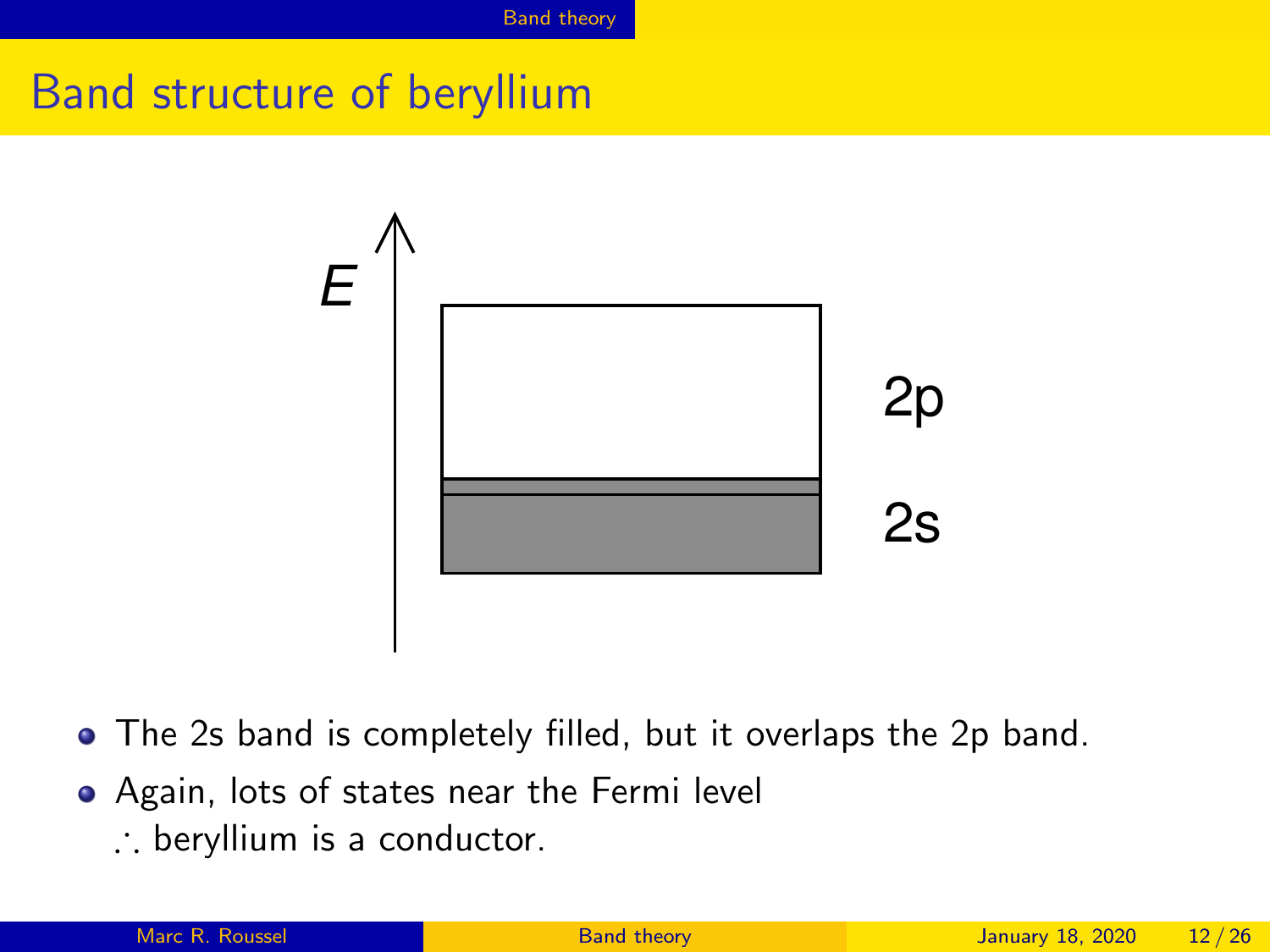### Band structure of diamond



- The 2s and 2p orbitals combine to form two bands separated by a band gap.
- The 4N valence electrons completely fill the valence band, which consists of 2N states.
- Band gap  $\gg k_B T$  ∴ diamond is an insulator.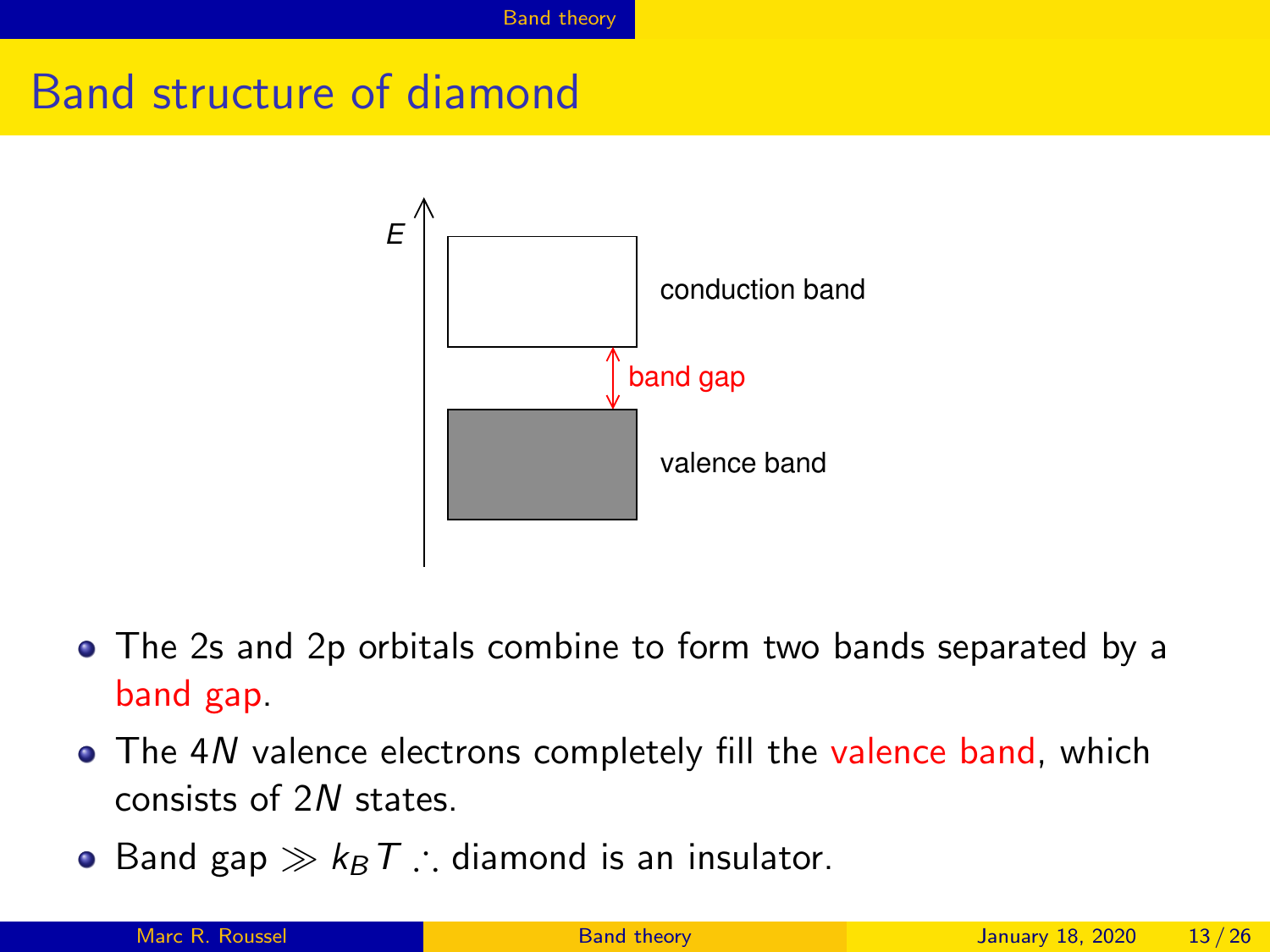### Measuring band gaps

- Band gaps are measured by absorption spectroscopy.
- The smallest gap between an occupied state and an unoccupied state is the band gap.



• The band gap therefore corresponds to the energy of the lowest frequency (longest wavelength) photon absorbed by the solid.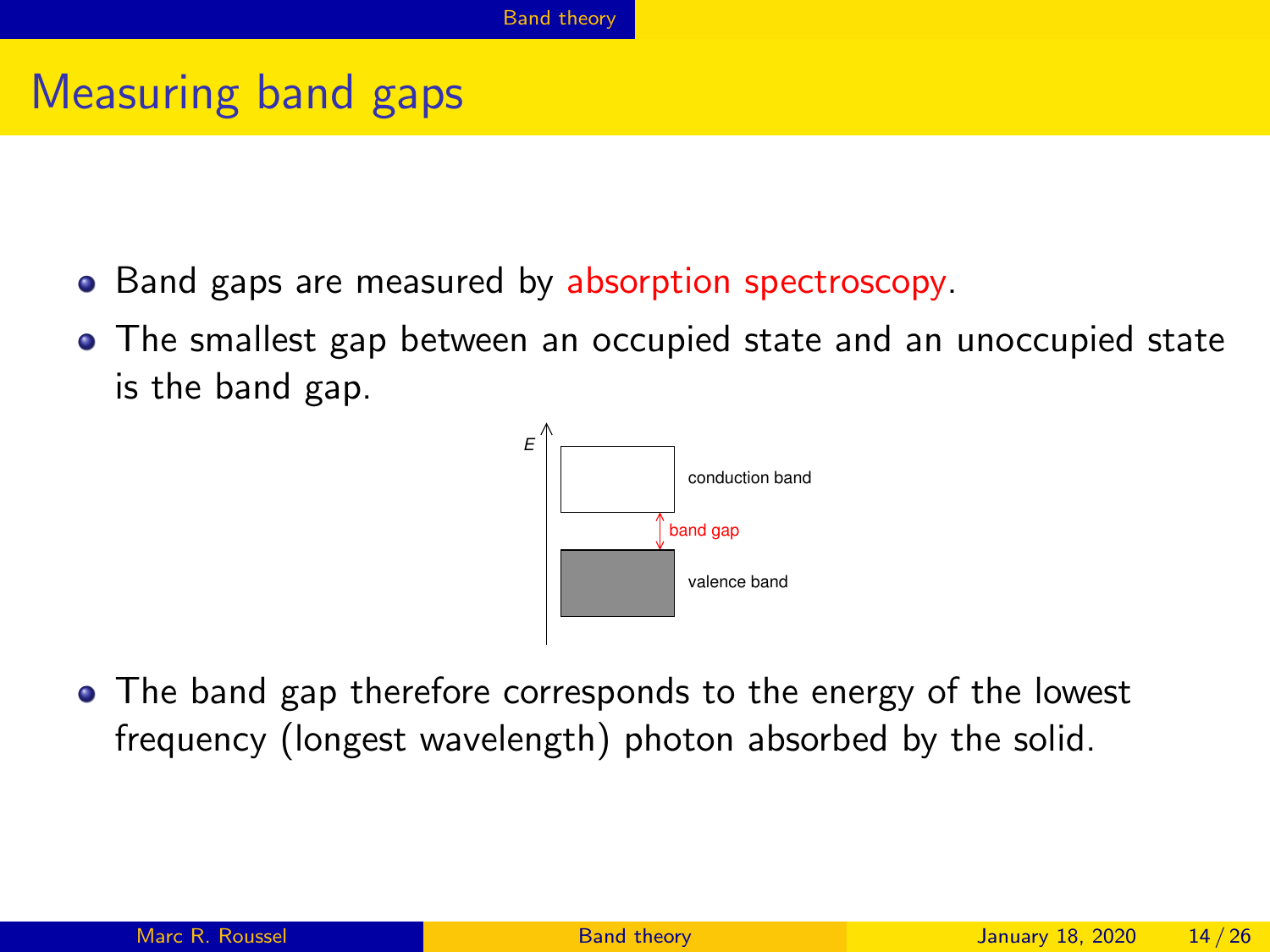### Band gaps in group 14

L,

| Substance | $E_g/(k_B T)$          | Resistivity/ $\Omega$ m | <b>l</b> vpe  |
|-----------|------------------------|-------------------------|---------------|
| Diamond   | $\sqrt{2 \times 10^2}$ | $> 10^{11}$             | insulator     |
| -Si       | $5\times10^{1}$        | $2.3 \times 10^{3}$     | semiconductor |
| Ge        | $3\times10^{1}$        |                         | semiconductor |
| Sn (gray) | 3                      | $4 \times 10^{-6}$      | metal         |
| Ph        |                        | $2.08 \times 10^{-7}$   | metal         |

(T near room temperature)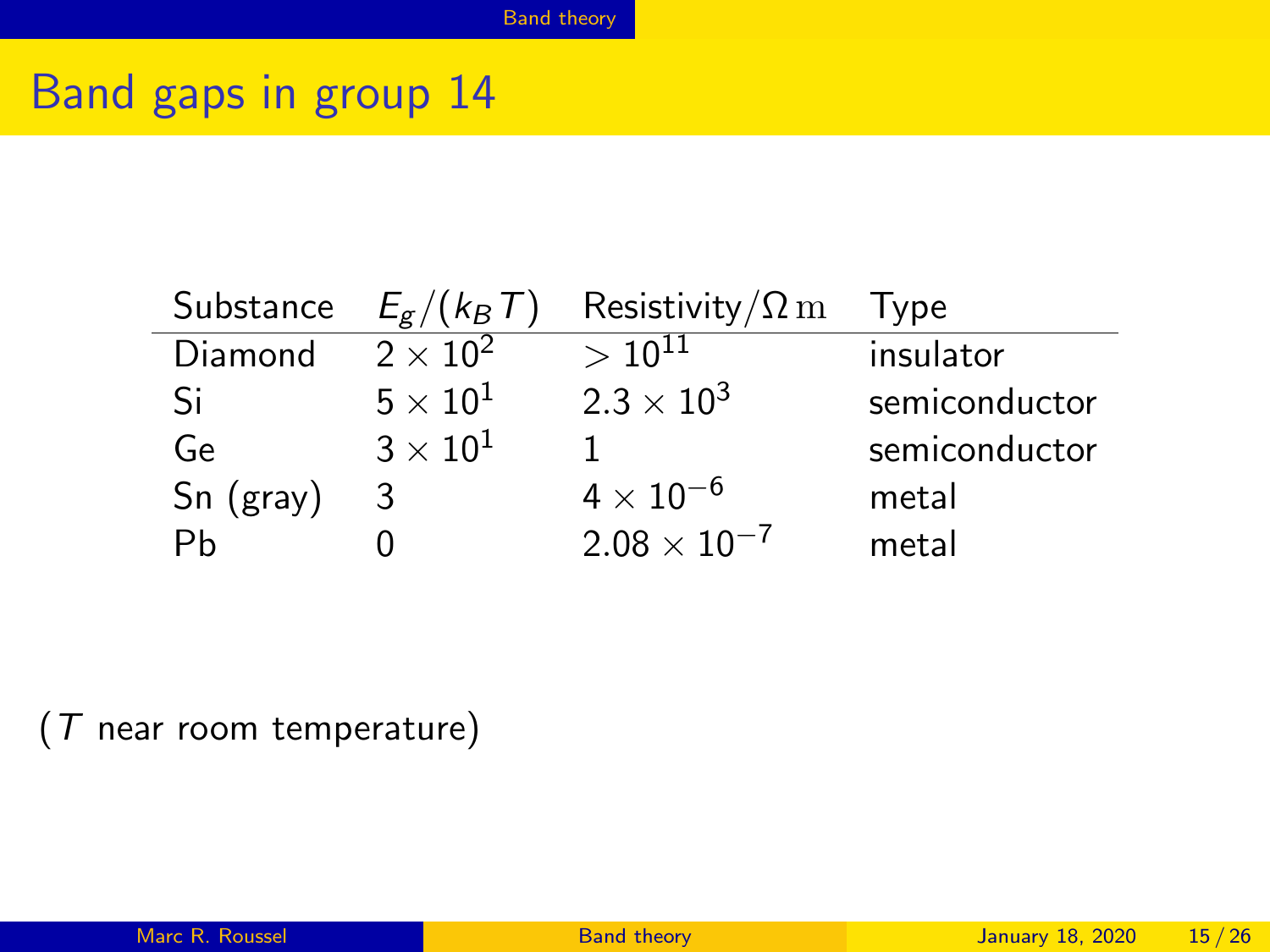<span id="page-15-0"></span>Intrinsic semiconductors have medium-sized band gaps.

- They are moderately good conductors of electricity because a small number of their electrons manage to reach the conduction band.
- Both the electrons in the conduction band and the "holes" left behind in the valence band can carry a current.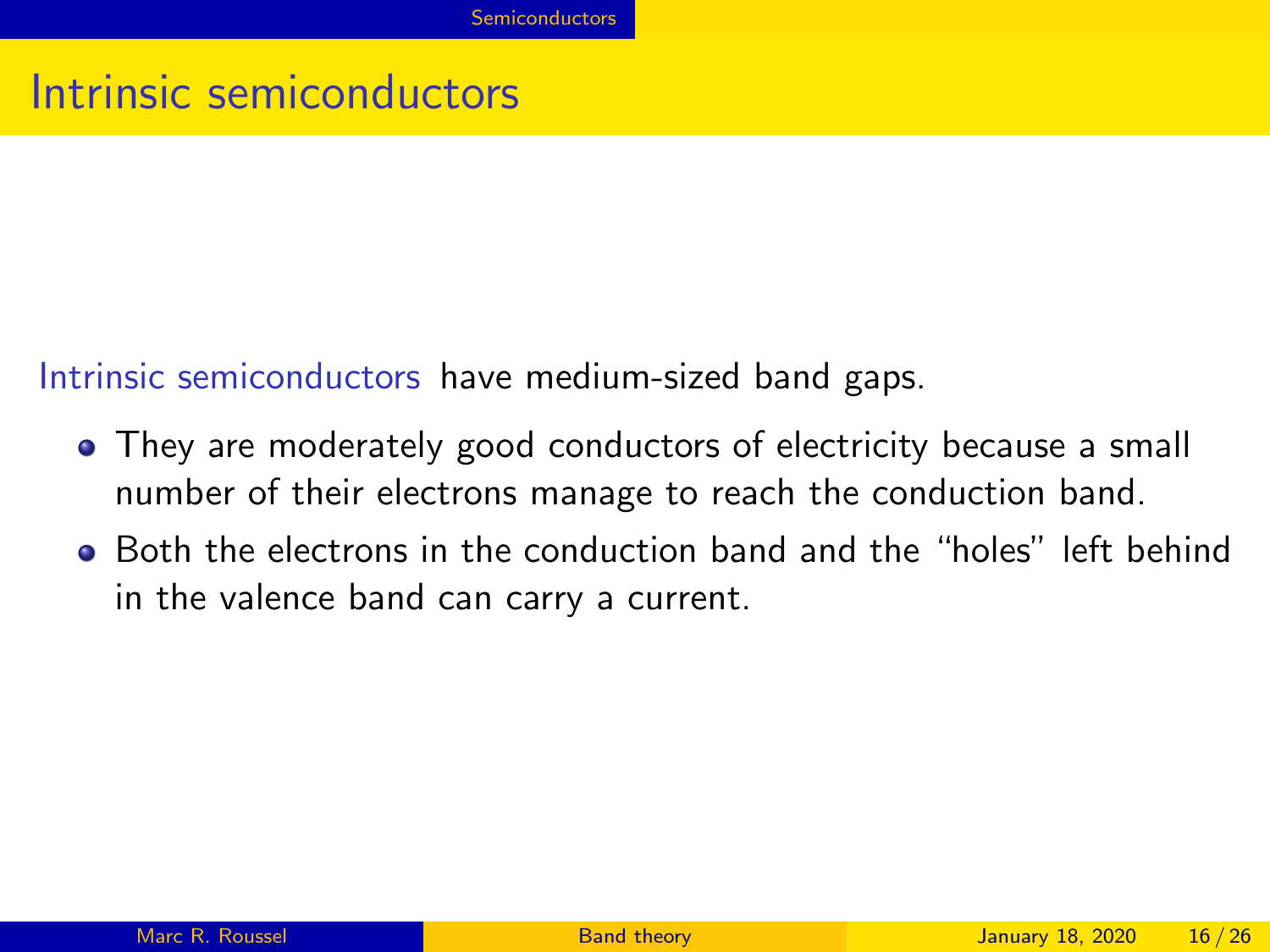## Hole conduction in a semiconductor



Mostly filled band

- The unfilled states in the valence band can be thought of as "holes" in the momentum distribution for electrons in the valence band.
- Because the holes can swap places with an electron, their momentum distribution can also be shifted in response to an electric field.
- $\implies$  Holes behave like positive charge carriers.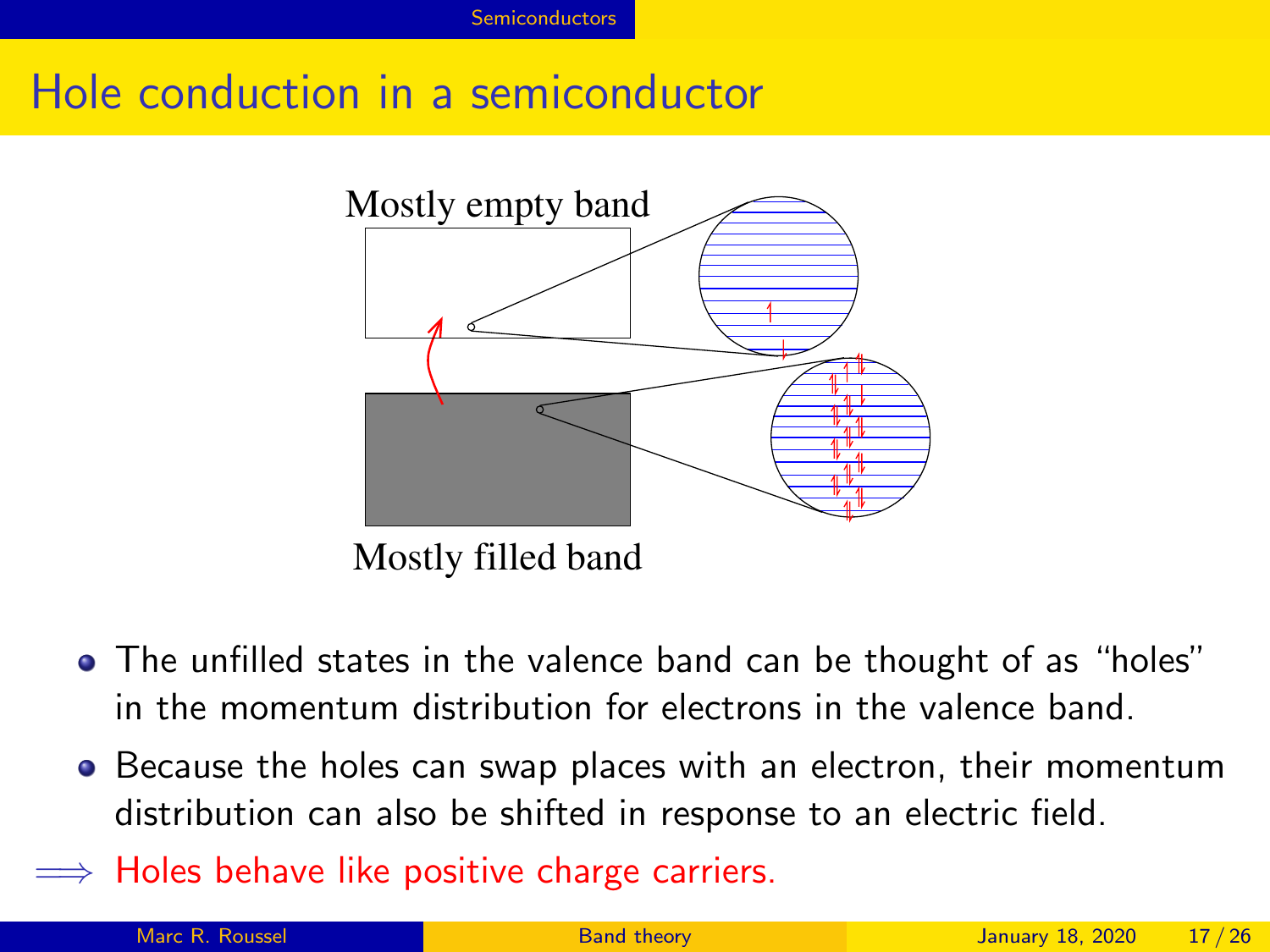N-type semiconductors

Extrinsic semiconductors have been doped (had impurites added to them) to increase their conductivity.

N-type semiconductors have been doped with an impurity that has more electrons than the host material (e.g. As in Si). The extra electrons can be donated into the conduction band:

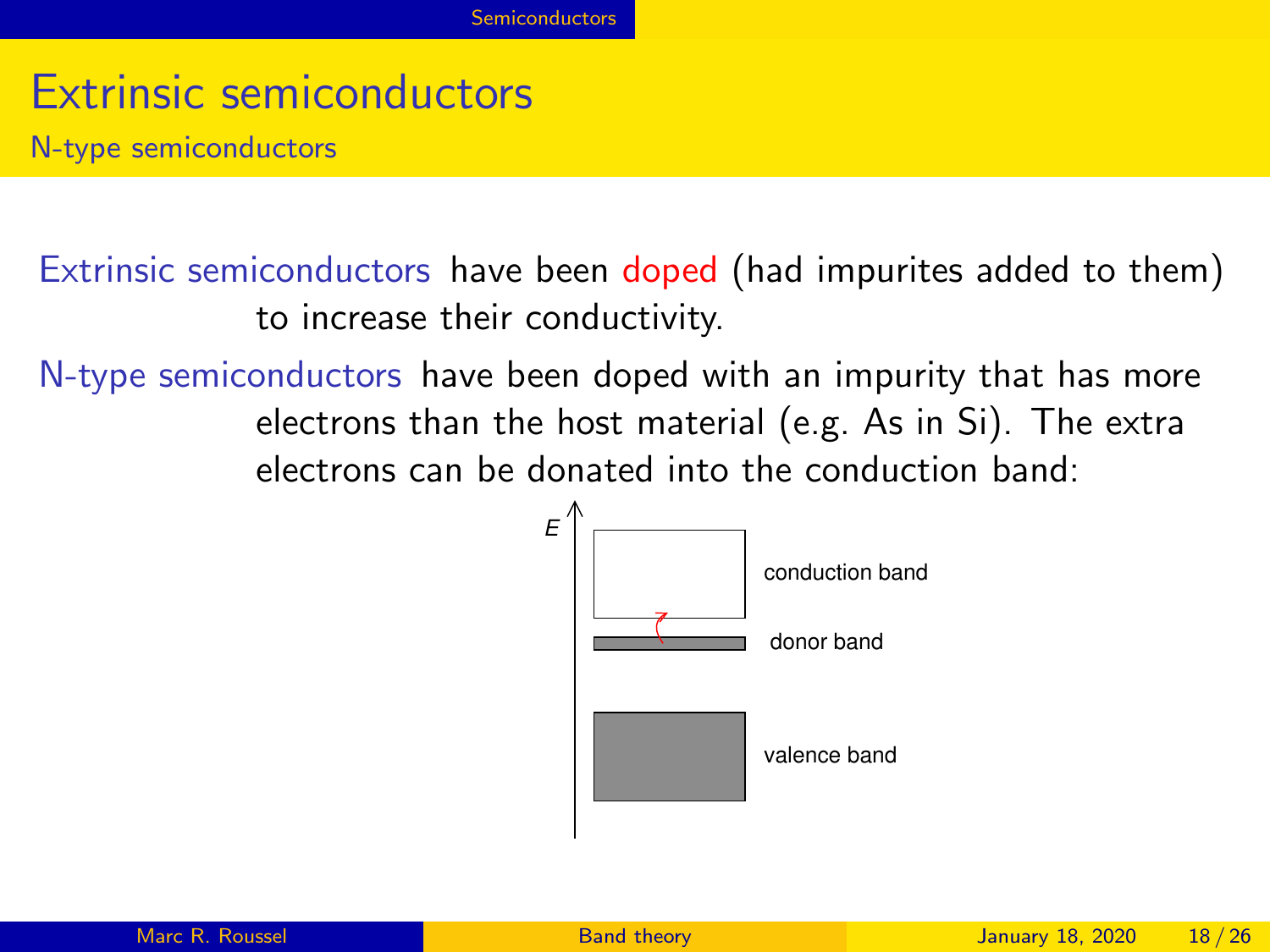N-type semiconductors



- The dopant is present at very low concentrations, so its atoms are far apart. The donor "band" is analogous to nonbonding orbitals, and electrons cannot travel through it.
- The electrons transferred to the conduction band are the charge carriers.
- The name comes from the negative charge carriers (electrons) in the conduction band.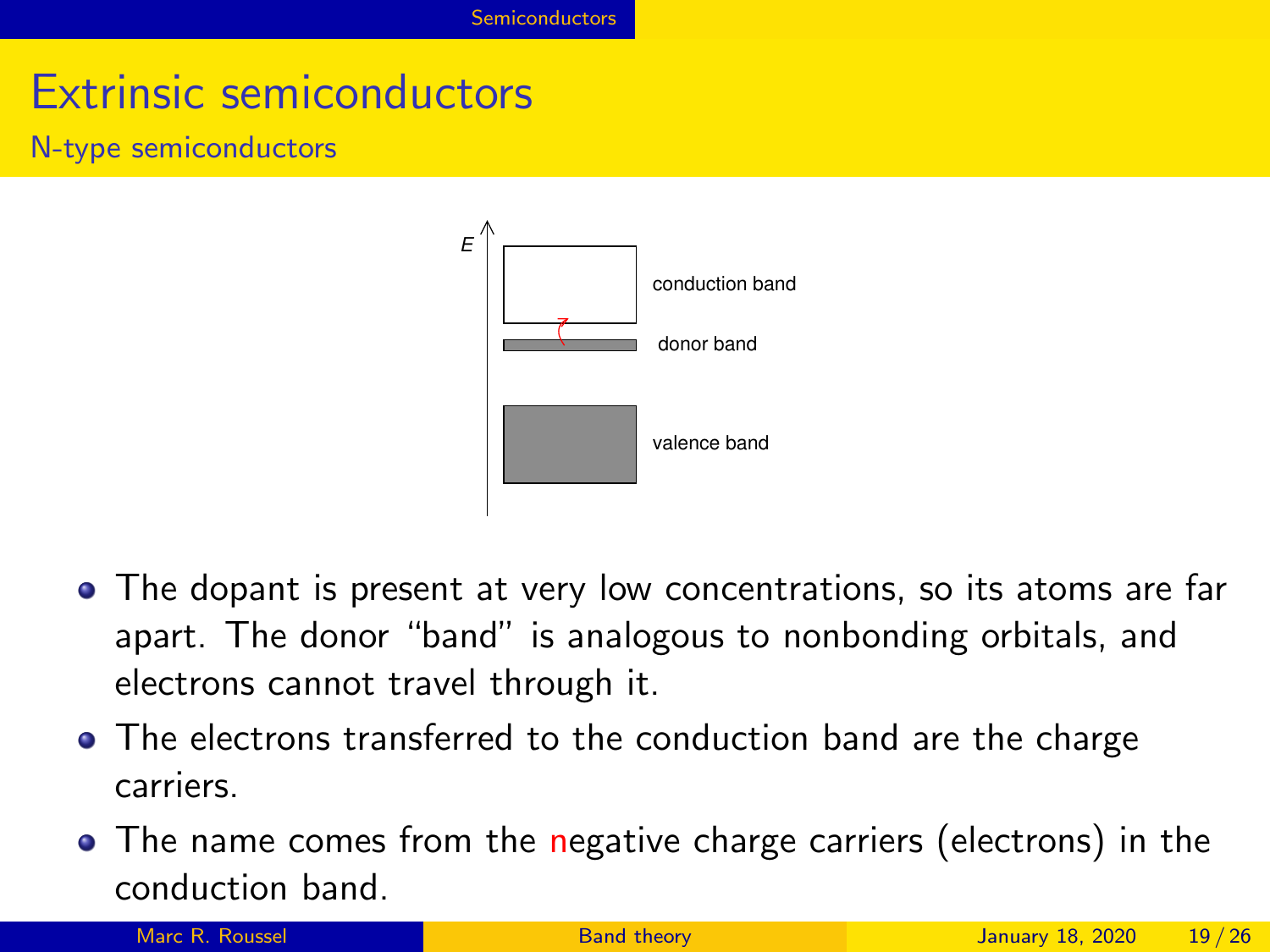P-type semiconductors

P-type semiconductors have been doped with an impurity that has fewer electrons than the host material (e.g. Al in Si). This creates a vacant band into which electrons can be donated:



- Name comes from positive charge carriers (holes) in valence band
- Other than creating the holes in the valence band, the acceptor band of the dopant plays no role in conduction.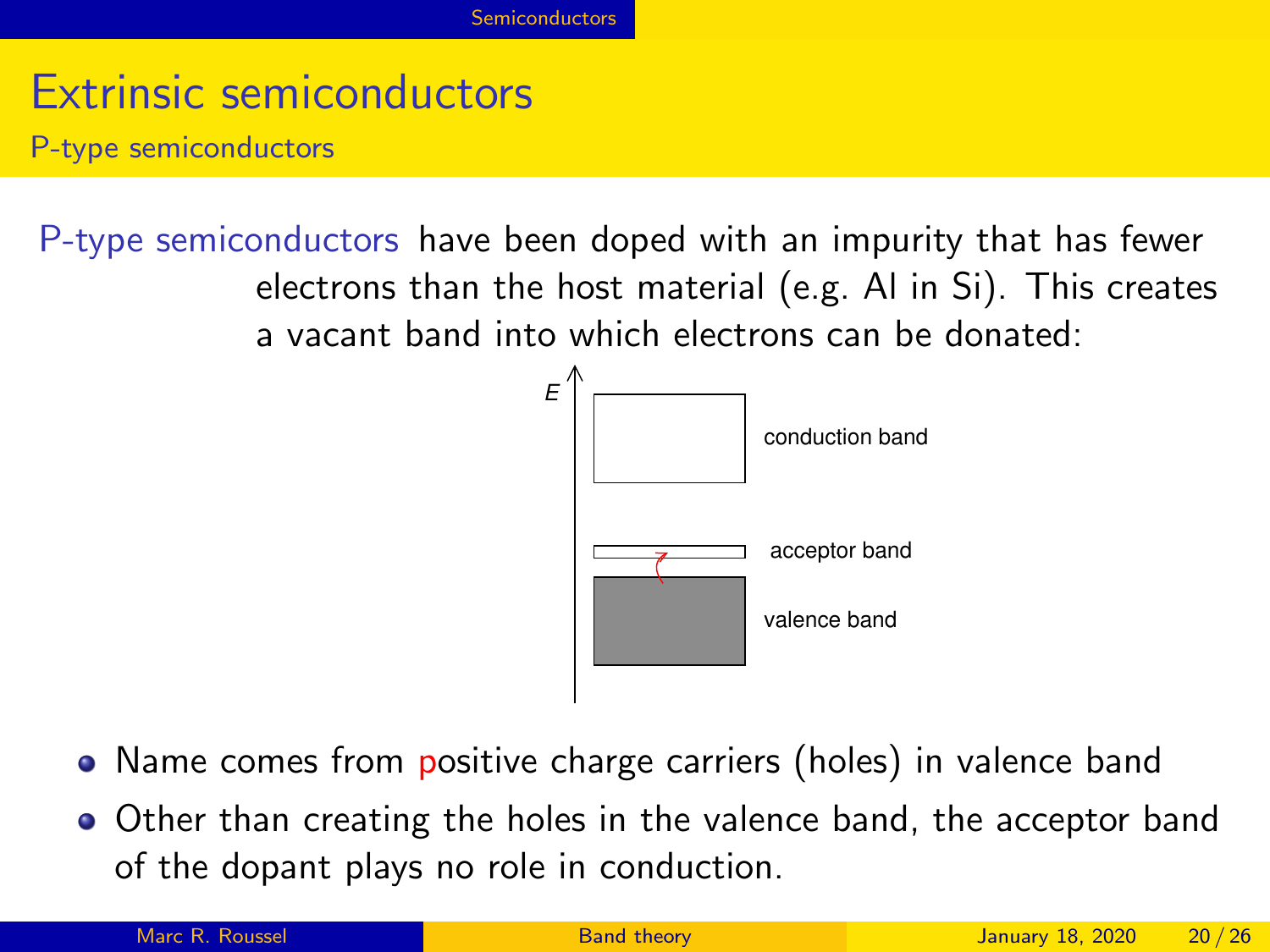- We have several variables to play with: host semiconductor, dopant, dopant concentration.
- By choosing these variables appropriately, we can achieve very good control over the electrical properties of semiconductors.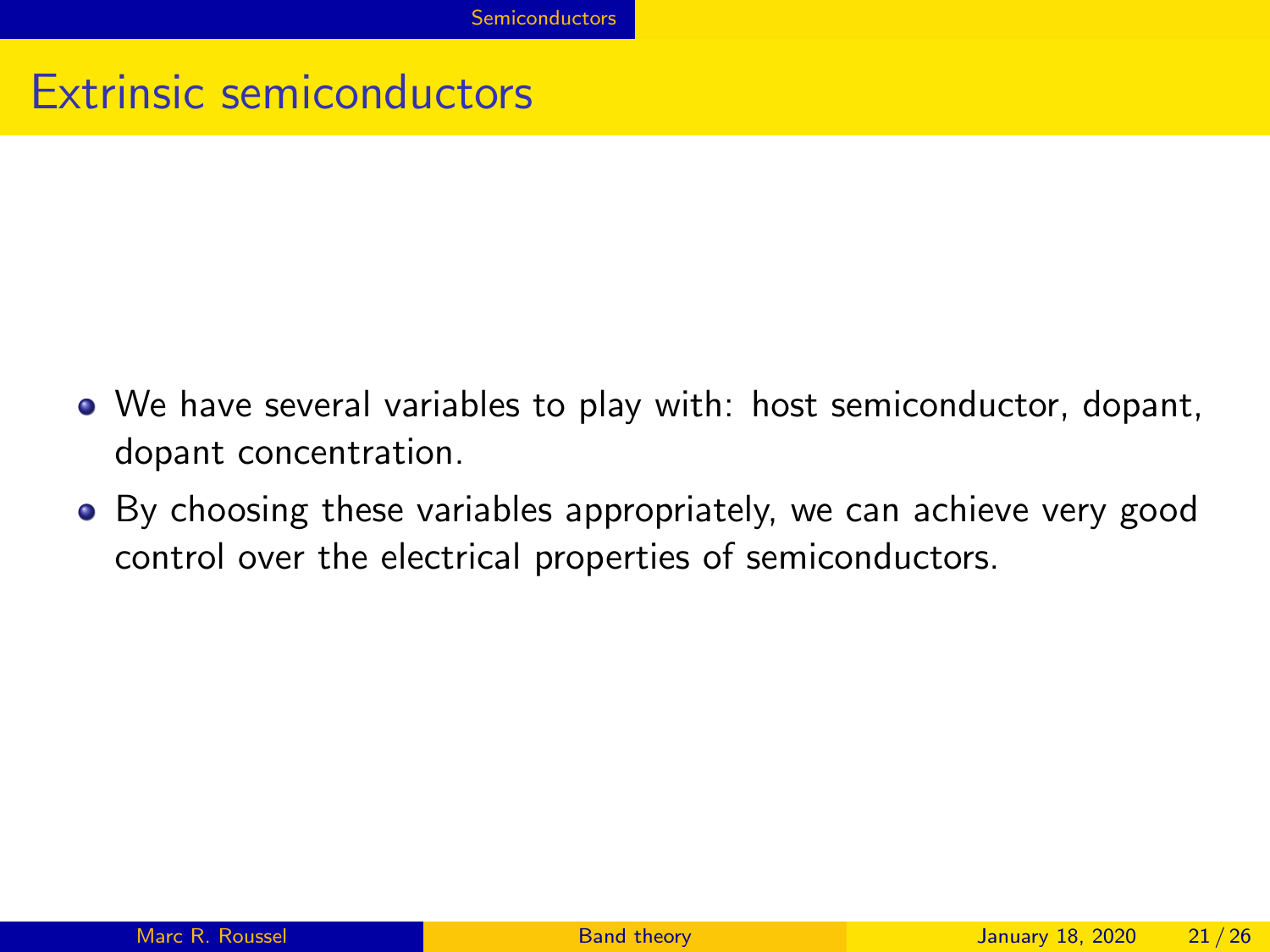#### **Diodes**

Diodes are devices that (conceptually) are made by gluing a p-type semiconductor to an n-type semiconductor.

• Negative charge accumulates on the p side until enough electrons and holes have moved to counteract further charge separation.



| Marc R. Roussel |  |  |
|-----------------|--|--|
|                 |  |  |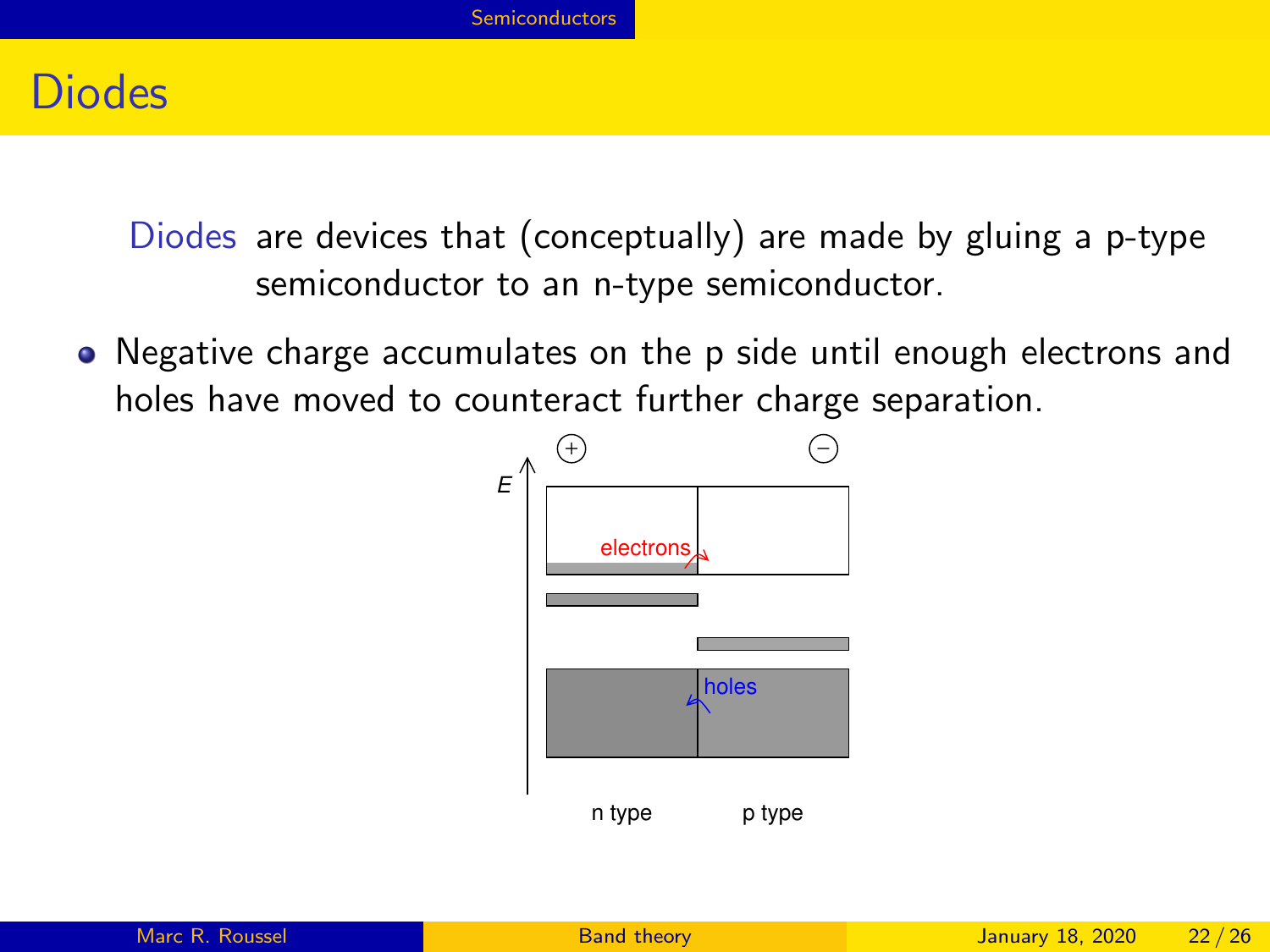

- If we connect the negative terminal of a current source to the n side of the junction and the positive terminal to the p side, electrons will replenish the n side, allowing current to flow.
- If we reverse the connection, electrons will pile up on the p side (provided the voltage applied isn't too large) and no current will flow.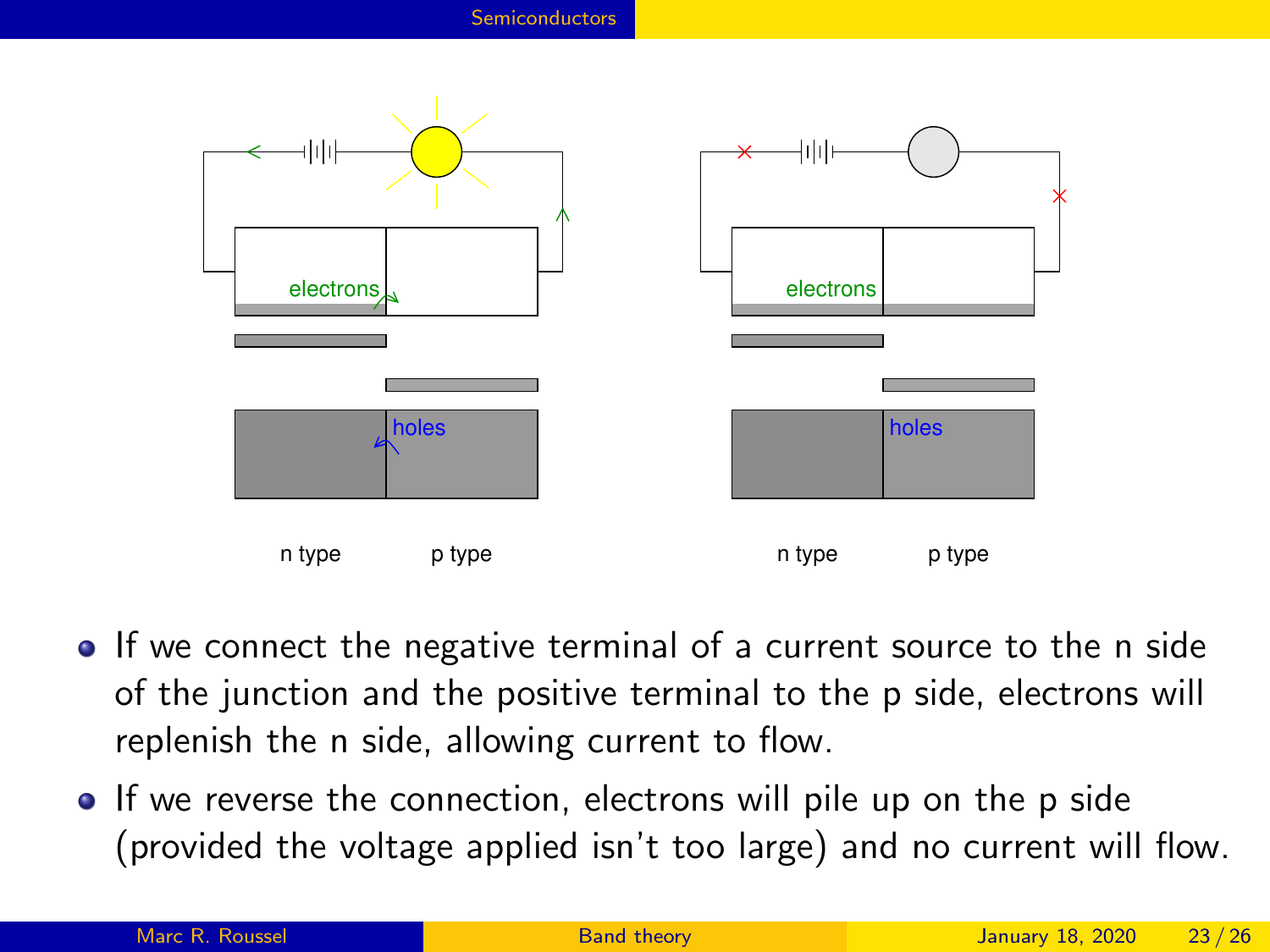#### LEDs and solar cells

- Next: LEDs and solar cells, both based on diodes
- The devices described below are direct band-gap devices. There are also devices based on indirect band gaps. (The difference is beyond the scope of this course.)
- Advantages of direct band-gap devices:
	- **a** Tend to be more efficient
	- For us: easier to describe
- On the other hand, the properties of indirect band-gap devices are easier to tune by playing with the dopants.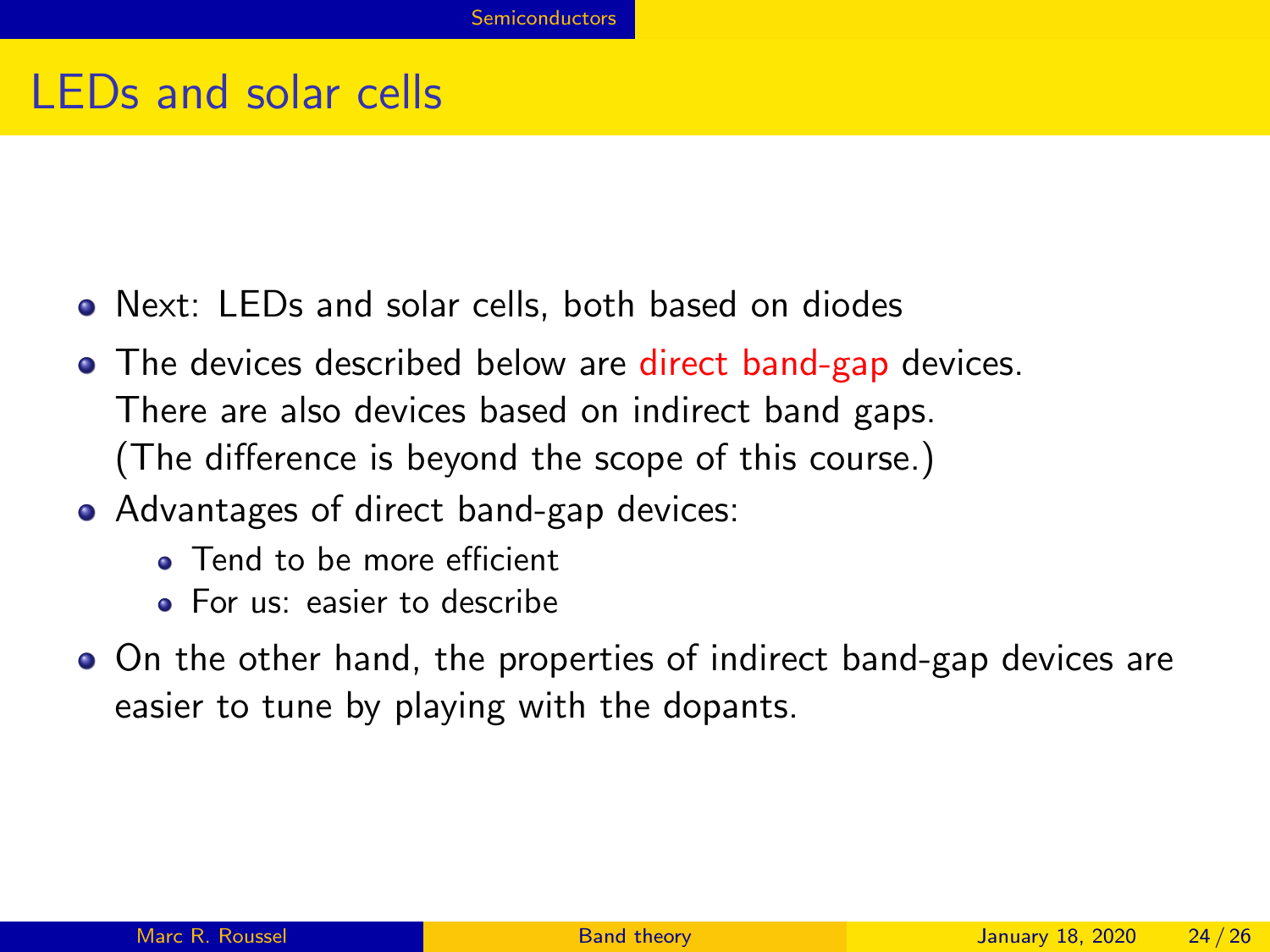#### LEDs



• In light-emitting diodes (LEDs), the materials chosen and construction of the device are such that there is a high probability that the electrons will "fall" into holes as they pass through the p-n junction, releasing energy in the form of a photon. The color is controlled by the band gap.